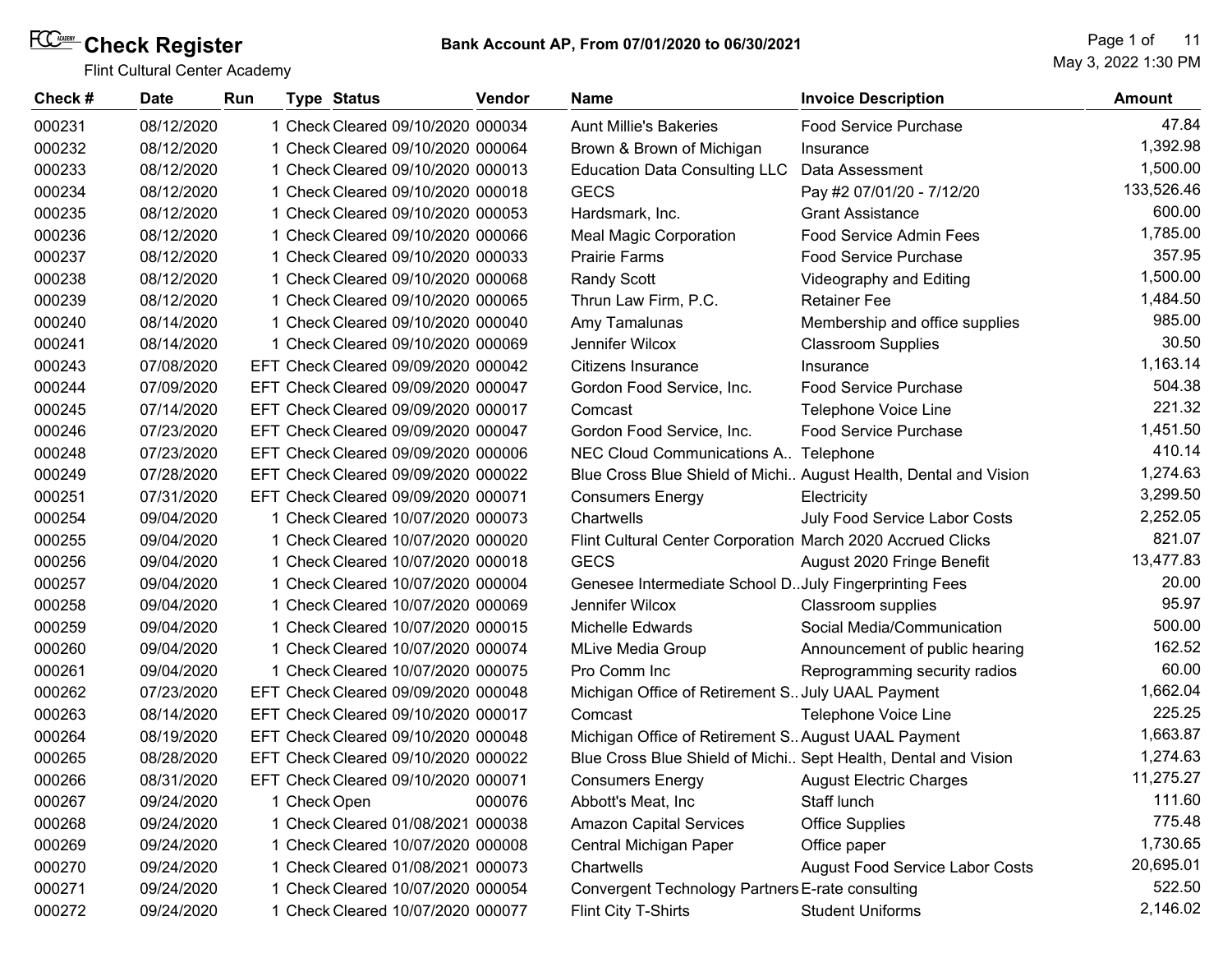| Check# | <b>Date</b> | Run | <b>Type Status</b>                  | Vendor | <b>Name</b>                                                    | <b>Invoice Description</b>                                               | Amount     |
|--------|-------------|-----|-------------------------------------|--------|----------------------------------------------------------------|--------------------------------------------------------------------------|------------|
| 000273 | 09/24/2020  |     | 1 Check Cleared 10/07/2020 000031   |        | <b>FlintPrints</b>                                             | 2020-21 Handbooks                                                        | 3,007.46   |
| 000274 | 09/24/2020  |     | 1 Check Cleared 10/07/2020 000018   |        | <b>GECS</b>                                                    | Pay #4 7.27.20-8.09.20                                                   | 269,146.43 |
| 000275 | 09/24/2020  |     | 1 Check Cleared 10/07/2020 000078   |        | Jennifer Elahi                                                 | Teacher supplies                                                         | 98.96      |
| 000276 | 09/24/2020  |     | 1 Check Cleared 01/08/2021 000015   |        | Michelle Edwards                                               | Social Media/Communication                                               | 500.00     |
| 000277 | 09/24/2020  |     | 1 Check Cleared 10/07/2020 000009   |        |                                                                | Premier Security Solutions CO.  Security services for August 2020        | 5,987.25   |
| 000278 | 09/24/2020  |     | 1 Check Cleared 01/08/2021 000039   |        |                                                                | Stanley Convergent Security So Security monitoring and maintenance       | 180.00     |
| 000279 | 09/02/2020  |     | EFT Check Cleared 10/08/2020 000079 |        | Treasurer - City of Flint                                      | Water/Sewer July 2020                                                    | 3,534.49   |
| 000280 | 09/08/2020  |     | EFT Check Cleared 10/08/2020 000016 |        | Applied Capital, LLC                                           | Copier Lease June 2020                                                   | 2,086.05   |
| 000281 | 09/14/2020  |     | EFT Check Cleared 10/08/2020 000017 |        | Comcast                                                        | Telephone Voice Line                                                     | 225.32     |
| 000282 | 09/14/2020  |     | EFT Check Cleared 10/08/2020 000042 |        | Citizens Insurance                                             | Insurance                                                                | 3,987.60   |
| 000283 | 09/29/2020  |     | EFT Check Cleared 10/08/2020 000022 |        | Blue Cross Blue Shield of Michi Oct Health, Dental and Vision  |                                                                          | 1,274.63   |
| 000284 | 10/09/2020  |     | 1 Check Cleared 01/08/2021 000038   |        | <b>Amazon Capital Services</b>                                 | Office supplies                                                          | 380.13     |
| 000285 | 10/09/2020  |     | 1 Check Cleared 01/08/2021 000080   |        | Arnold Sales Complete Janitor  Cleaning supplies               |                                                                          | 378.36     |
| 000286 | 10/09/2020  |     | 1 Check Cleared 01/08/2021 000030   |        | Collins & Blaha, P.C.                                          | July and August professional services                                    | 247.50     |
| 000287 | 10/09/2020  |     | 1 Check Cleared 01/08/2021 000020   |        |                                                                | Flint Cultural Center Corporation Learning Continuity & Innovation Grant | 7,480.00   |
| 000288 | 10/09/2020  |     | 1 Check Cleared 01/08/2021 000031   |        | <b>FlintPrints</b>                                             | Safety Neck gaiters and face wraps                                       | 742.50     |
| 000289 | 10/09/2020  |     | 1 Check Cleared 01/08/2021 000018   |        | <b>GECS</b>                                                    | September 2020 Fringe Benefit                                            | 13,422.20  |
| 000290 | 10/09/2020  |     | 1 Check Cleared 01/08/2021 000018   |        | <b>GECS</b>                                                    | Pay #7 9.07.20-9.20.20                                                   | 89,475.76  |
| 000291 | 10/09/2020  |     | 1 Check Cleared 01/08/2021 000055   |        | Institute for Excellence in EducaBoard Policy Update Fall 2020 |                                                                          | 950.00     |
| 000292 | 10/09/2020  |     | 1 Check Cleared 01/08/2021 000081   |        | Merit Network, Inc.                                            | <b>Network Access</b>                                                    | 1,518.00   |
| 000293 | 10/09/2020  |     | 1 Check Cleared 01/08/2021 000012   |        | Psycho-Educational Center                                      | Psychologist service to students                                         | 510.00     |
| 000294 | 10/09/2020  |     | 1 Check Cleared 01/08/2021 000039   |        |                                                                | Stanley Convergent Security So. Security monitoring and maintenance      | 180.00     |
| 000295 | 10/09/2020  |     | 1 Check Cleared 01/08/2021 000032   |        | Taylor & Morgan P.C.                                           | Professional services                                                    | 4,800.00   |
| 000296 | 10/09/2020  |     | 1 Check Cleared 01/08/2021 000025   |        | The Cincinnati Insurance Comp Insurance                        |                                                                          | 1,077.00   |
| 000297 | 10/09/2020  |     | 1 Check Cleared 01/08/2021 000065   |        | Thrun Law Firm, P.C.                                           | <b>Legal Professional Services</b>                                       | 901.00     |
| 000298 | 10/23/2020  |     | 1 Check Cleared 01/08/2021 000050   |        | Eric Lieske                                                    | Reimbursement for student supplies                                       | 494.49     |
| 000299 | 10/23/2020  |     | 1 Check Cleared 01/08/2021 000040   |        | Amy Tamalunas                                                  | Membership and office supplies                                           | 236.34     |
| 000300 | 10/23/2020  |     | 1 Check Cleared 01/08/2021 000073   |        | Chartwells                                                     | September Food Service Labor Costs                                       | 34,024.86  |
| 000301 | 10/23/2020  |     | 1 Check Cleared 01/08/2021 000054   |        | Convergent Technology Partners E-rate consulting               |                                                                          | 190.00     |
| 000302 | 10/23/2020  |     | 1 Check Cleared 01/08/2021 000013   |        | Education Data Consulting LLC Data Assessment                  |                                                                          | 1,500.00   |
| 000303 | 10/23/2020  |     | 1 Check Cleared 01/08/2021 000082   |        | Eric Leverette                                                 | Classroom supplies                                                       | 266.65     |
| 000304 | 10/23/2020  |     | 1 Check Cleared 01/08/2021 000004   |        | Genesee Intermediate School D. Fingerprint fees                |                                                                          | 40.00      |
| 000305 | 10/23/2020  |     | 1 Check Cleared 01/08/2021 000083   |        | Intrado Interactive Services Cor SchoolMessenger Service       |                                                                          | 468.75     |
| 000306 | 10/23/2020  |     | 1 Check Cleared 01/08/2021 000084   |        | Kendra Gilmer                                                  | Classroom supplies                                                       | 184.81     |
| 000307 | 10/23/2020  |     | 1 Check Cleared 01/08/2021 000085   |        | Knickerbocker Farm                                             | Classroom pumpkins                                                       | 475.00     |
| 000308 | 10/23/2020  |     | 1 Check Cleared 01/08/2021 000086   |        | Yeo & Yeo CPA                                                  | Professional services for audit services                                 | 10,000.00  |
| 000309 | 11/02/2020  |     | 1 Check Cleared 01/08/2021 000038   |        | <b>Amazon Capital Services</b>                                 | Classroom supplies                                                       | 1,070.43   |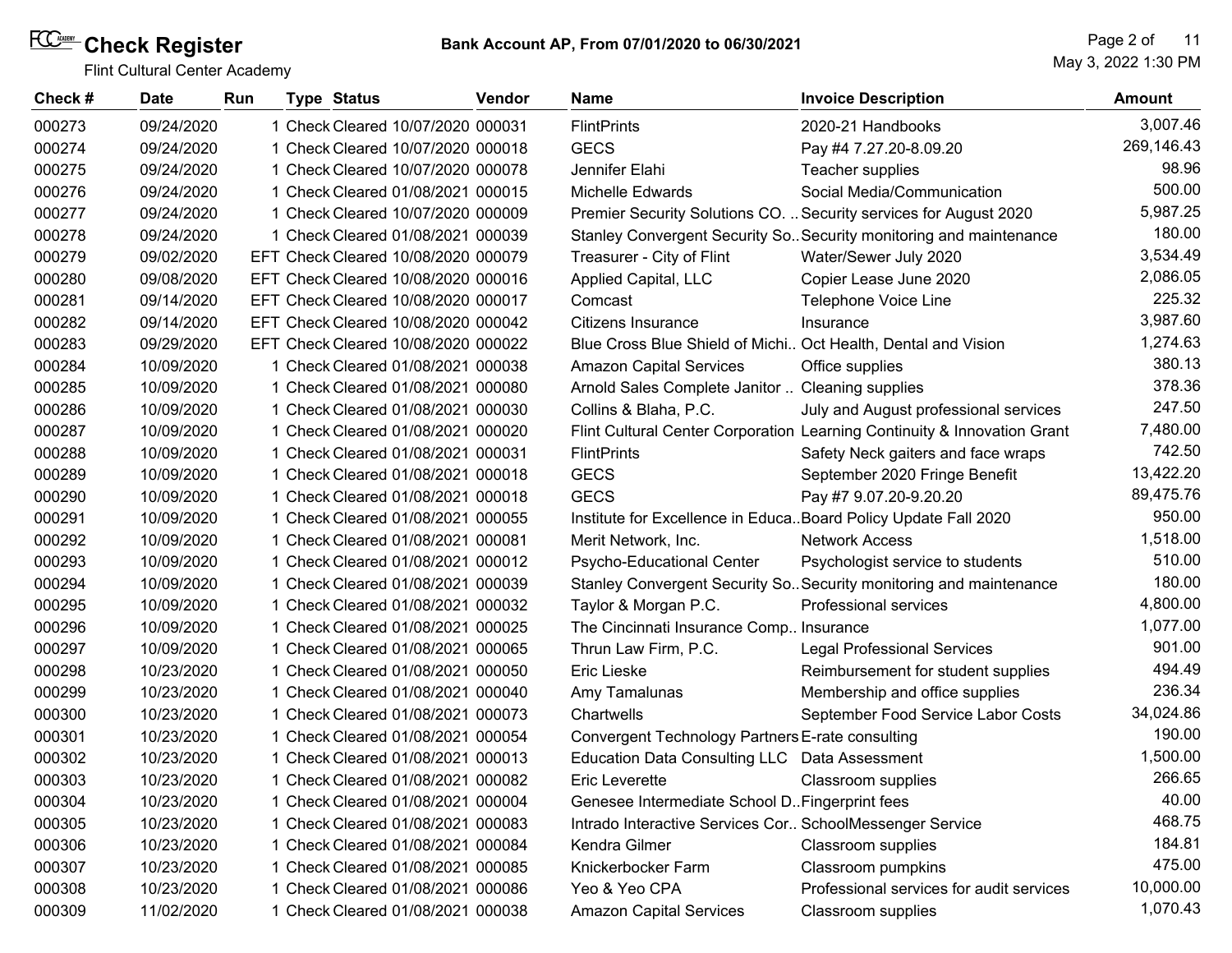| Check# | <b>Date</b> | <b>Run</b> | <b>Type Status</b>                | Vendor | Name                                                      | <b>Invoice Description</b>                                               | <b>Amount</b> |
|--------|-------------|------------|-----------------------------------|--------|-----------------------------------------------------------|--------------------------------------------------------------------------|---------------|
| 000310 | 11/02/2020  |            | 1 Check Cleared 01/08/2021 000080 |        | Arnold Sales Complete Janitor  Cleaning supplies          |                                                                          | 256.60        |
| 000311 | 11/02/2020  |            | 1 Check Cleared 01/08/2021 000018 |        | <b>GECS</b>                                               | October 2020 Fringe Benefit                                              | 17,667.79     |
| 000312 | 11/02/2020  |            | 1 Check Cleared 01/08/2021 000018 |        | <b>GECS</b>                                               | Pay #9.21.20-10.04.20                                                    | 83,295.15     |
| 000313 | 11/02/2020  |            | 1 Check Cleared 01/08/2021 000004 |        | Genesee Intermediate School D. Fingerprint fees           |                                                                          | 80.00         |
| 000314 | 11/02/2020  |            | 1 Check Cleared 01/08/2021 000087 |        | K&C's Special T's                                         | Student supplies                                                         | 292.50        |
| 000315 | 11/02/2020  |            | 1 Check Cleared 01/08/2021 000015 |        | Michelle Edwards                                          | Social Media/Communication                                               | 1,000.00      |
| 000316 | 11/02/2020  |            | 1 Check Cleared 01/08/2021 000057 |        | Sloan*Longway                                             | <b>Shared Service Quarterly Billing</b>                                  | 7,861.22      |
| 000317 | 11/05/2020  |            | 1 Check Cleared 01/08/2021 000038 |        | <b>Amazon Capital Services</b>                            | Professional development EL Focus                                        | 156.87        |
| 000318 | 11/05/2020  |            | 1 Check Cleared 01/08/2021 000035 |        | Five-Star Technology Solutions, Pivot Evaluations         |                                                                          | 450.00        |
| 000319 | 11/05/2020  |            | 1 Check Cleared 01/08/2021 000087 |        | <b>K&amp;C's Special T's</b>                              | Student supplies                                                         | 195.00        |
| 000320 | 11/05/2020  |            | 1 Check Cleared 01/08/2021 000088 |        | Kaitlyn Berry                                             | New classroom supplies                                                   | 341.16        |
| 000321 | 11/05/2020  |            | 1 Check Cleared 01/08/2021 000089 |        | <b>Spicer Orchards</b>                                    | Field trip for students                                                  | 1,072.00      |
| 000322 | 11/15/2020  |            | 1 Check Cleared 01/08/2021 000038 |        | <b>Amazon Capital Services</b>                            | Classroom supplies                                                       | 145.87        |
| 000323 | 11/15/2020  |            | 1 Check Cleared 01/08/2021 000073 |        | Chartwells                                                | October Food Service Labor Costs                                         | 19,402.33     |
| 000324 | 11/15/2020  |            | 1 Check Cleared 01/08/2021 000031 |        | <b>FlintPrints</b>                                        | <b>Covid Supplies</b>                                                    | 363.20        |
| 000325 | 11/15/2020  |            | 1 Check Cleared 01/08/2021 000018 |        | <b>GECS</b>                                               | Pay #9 10/05/20 - 10/18/20                                               | 135,866.40    |
| 000326 | 11/15/2020  |            | 1 Check Cleared 01/08/2021 000004 |        | Genesee Intermediate School D. Fingerprinting fees        |                                                                          | 20.00         |
| 000327 | 11/15/2020  |            | 1 Check Cleared 01/08/2021 000049 |        |                                                           | Grand Blanc Community Schools Quarterly billing for special education se | 13,000.00     |
| 000328 | 11/15/2020  |            | 1 Check Cleared 01/08/2021 000009 |        | Premier Security Solutions CO.  October 2020 security     |                                                                          | 7,125.50      |
| 000329 | 11/15/2020  |            | 1 Check Cleared 01/08/2021 000012 |        | Psycho-Educational Center                                 | Psychologist service to students                                         | 1,020.00      |
| 000330 | 12/01/2020  |            | 1 Check Cleared 01/08/2021 000050 |        | Eric Lieske                                               | Math/Science Student Incentives                                          | 154.17        |
| 000331 | 12/01/2020  |            | 1 Check Cleared 01/08/2021 000040 |        | Amy Tamalunas                                             | Postage                                                                  | 225.00        |
| 000332 | 12/01/2020  |            | 1 Check Cleared 01/08/2021 000080 |        | Arnold Sales Complete Janitor  COVID Supplies             |                                                                          | 289.28        |
| 000333 | 12/01/2020  |            | 1 Check Cleared 01/08/2021 000090 |        | <b>Covenant Hills Camp</b>                                | Intersession Trip                                                        | 455.00        |
| 000334 | 12/01/2020  |            | 1 Check Cleared 01/08/2021 000024 |        | <b>Crim Fitness Foundation</b>                            | Student programming equipment and su                                     | 4,467.75      |
| 000335 | 12/01/2020  |            | 1 Check Cleared 01/08/2021 000020 |        | Flint Cultural Center Corporation 1Q FCCC Shared Services |                                                                          | 97,014.15     |
| 000336 | 12/01/2020  |            | 1 Check Cleared 01/08/2021 000019 |        | Flint Institute of Music                                  | Cultural Center Instruction from 8/27 - 1                                | 21,720.00     |
| 000337 | 12/01/2020  |            | 1 Check Cleared 01/08/2021 000031 |        | <b>FlintPrints</b>                                        | <b>Covid Supplies</b>                                                    | 1,896.00      |
| 000338 | 12/01/2020  |            | 1 Check Cleared 01/08/2021 000091 |        | <b>Gabrielle Holmes-Scott</b>                             | Respect and Integrity Celebration Mater                                  | 56.37         |
| 000339 | 12/01/2020  |            | 1 Check Cleared 01/08/2021 000018 |        | <b>GECS</b>                                               | Pay #10 10/19/20 - 11/01/20                                              | 77,552.82     |
| 000340 | 12/01/2020  |            | Check Cleared 01/08/2021 000088   |        | Kaitlyn Berry                                             | Teaching supplies                                                        | 156.87        |
| 000341 | 12/01/2020  |            | 1 Check Cleared 03/11/2021 000092 |        | Kim Laine                                                 | Supplies for on-line teaching kits                                       | 47.98         |
| 000342 | 12/01/2020  |            | 1 Check Cleared 01/08/2021 000015 |        | Michelle Edwards                                          | Social Media/Communication and COVI                                      | 1,000.00      |
| 000343 | 12/01/2020  |            | 1 Check Cleared 01/08/2021 000032 |        | Taylor & Morgan P.C.                                      | Professional services                                                    | 19,237.50     |
| 000344 | 12/01/2020  |            | 1 Check Cleared 01/08/2021 000065 |        | Thrun Law Firm, P.C.                                      | <b>Legal Professional Services</b>                                       | 2,436.50      |
| 000345 | 12/01/2020  |            | 1 Check Cleared 01/08/2021 000086 |        | Yeo & Yeo CPA                                             | Professional services for audit services                                 | 4,500.00      |
| 000346 | 12/09/2020  |            | 1 Check Cleared 01/08/2021 000040 |        | Amy Tamalunas                                             | <b>MSBO Webinar Conference</b>                                           | 85.00         |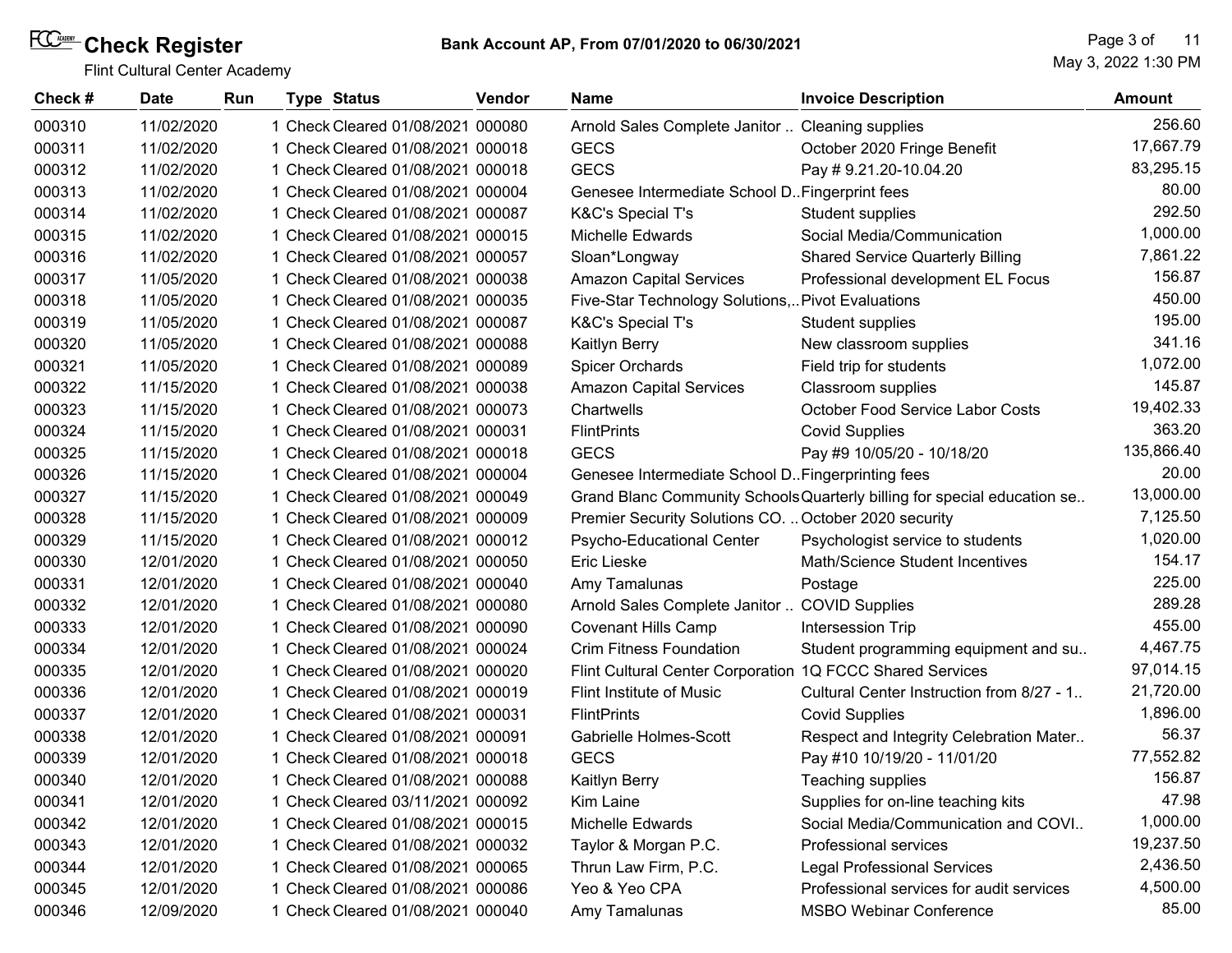| Check# | <b>Date</b> | Run | <b>Type Status</b>                  | <b>Vendor</b> | <b>Name</b>                                                   | <b>Invoice Description</b>                                            | <b>Amount</b> |
|--------|-------------|-----|-------------------------------------|---------------|---------------------------------------------------------------|-----------------------------------------------------------------------|---------------|
| 000347 | 12/09/2020  |     | 1 Check Cleared 01/08/2021 000051   |               | Angelina Cox                                                  | Teaching supplies                                                     | 100.00        |
| 000348 | 12/09/2020  |     | 1 Check Cleared 01/08/2021 000093   |               | Anh Tran                                                      | CRF 11p Supplies                                                      | 704.16        |
| 000349 | 12/09/2020  |     | 1 Check Cleared 03/11/2021 000029   |               | Flint Institute of Arts                                       | <b>Cultural Center Instruction</b>                                    | 28,037.67     |
| 000350 | 12/09/2020  |     | 1 Check Cleared 01/08/2021 000018   |               | <b>GECS</b>                                                   | November 2020 Fringe Benefit                                          | 13,910.16     |
| 000351 | 12/09/2020  |     | 1 Check Cleared 01/08/2021 000018   |               | <b>GECS</b>                                                   | Pay #11 11/02/20 - 11/15/20                                           | 87,119.31     |
| 000352 | 12/09/2020  |     | 1 Check Cleared 03/15/2021 000094   |               | Michelle Zhang                                                | CRF 11P Supplies                                                      | 127.09        |
| 000353 | 12/09/2020  |     | 1 Check Cleared 01/08/2021 000095   |               | Morgan Vinstra                                                | Teaching supplies                                                     | 500.00        |
| 000354 | 12/09/2020  |     | 1 Check Cleared 01/08/2021 000009   |               | Premier Security Solutions CO.  November 2020 security        |                                                                       | 12,584.25     |
| 000355 | 12/09/2020  |     | 1 Check Cleared 03/11/2021 000012   |               | Psycho-Educational Center                                     | Psychologist service to students                                      | 510.00        |
| 000356 | 12/15/2020  |     | 1 Check Cleared 01/08/2021 000020   |               | Flint Cultural Center Corporation CSP 1-2 Laptop Purchase     |                                                                       | 103,080.60    |
| 000357 | 12/15/2020  |     | 1 Check Cleared 01/08/2021 000020   |               |                                                               | Flint Cultural Center Corporation CSP Grant Charging Cart and Docking | 8,674.43      |
| 000358 | 12/16/2020  |     | 1 Check Cleared 01/08/2021 000040   |               | Amy Tamalunas                                                 | Office supplies                                                       | 360.40        |
| 000359 | 12/16/2020  |     | 1 Check Cleared 01/08/2021 000080   |               | Arnold Sales Complete Janitor  Cleaning supplies              |                                                                       | 665.94        |
| 000360 | 12/16/2020  |     | 1 Check Cleared 01/08/2021 000073   |               | Chartwells                                                    | November Food Service Labor Costs                                     | 18,713.31     |
| 000361 | 12/16/2020  |     | 1 Check Cleared 01/08/2021 000020   |               | Flint Cultural Center Corporation ESSER Covid Grant Supplies  |                                                                       | 44,356.32     |
| 000362 | 12/16/2020  |     | 1 Check Cleared 03/11/2021 000018   |               | <b>GECS</b>                                                   | Pay #12 11/16/20 - 11/29/20                                           | 90,161.79     |
| 000363 | 12/16/2020  |     | 1 Check Cleared 01/08/2021 000014   |               | Michigan Association of Public  MAPSA 2021 Dues               |                                                                       | 2,250.00      |
| 000364 | 12/16/2020  |     | 1 Check Cleared 01/08/2021 000032   |               | Taylor & Morgan P.C.                                          | Professional services                                                 | 4,800.00      |
| 000365 | 10/02/2020  |     | EFT Check Cleared 01/08/2021 000079 |               | Treasurer - City of Flint                                     | Water/Sewer August 2020                                               | 3,473.07      |
| 000366 | 10/07/2020  |     | EFT Check Cleared 01/08/2021 000016 |               | Applied Capital, LLC                                          | Copier Lease Sept 2020                                                | 695.35        |
| 000367 | 10/08/2020  |     | EFT Check Cleared 01/08/2021 000071 |               | <b>Consumers Energy</b>                                       | Sept Electric Charges                                                 | 10,029.29     |
| 000368 | 10/09/2020  |     | EFT Check Cleared 01/08/2021 000006 |               | NEC Cloud Communications A Telephone                          |                                                                       | 820.29        |
| 000369 | 10/14/2020  |     | EFT Check Cleared 01/08/2021 000017 |               | Comcast                                                       | Telephone Voice Line                                                  | 225.32        |
| 000370 | 10/16/2020  |     | EFT Check Cleared 01/08/2021 000096 |               | Republic Services #237                                        | October Waste and Recycling                                           | 449.60        |
| 000371 | 10/20/2020  |     | EFT Check Cleared 01/08/2021 000042 |               | Citizens Insurance                                            | Insurance                                                             | 1,494.43      |
| 000372 | 10/28/2020  |     | EFT Check Cleared 01/08/2021 000022 |               | Blue Cross Blue Shield of Michi Nov Health, Dental and Vision |                                                                       | 1,274.63      |
| 000373 | 10/29/2020  |     | EFT Check Cleared 01/08/2021 000071 |               | <b>Consumers Energy</b>                                       | Oct Electric Charges                                                  | 8,089.01      |
| 000374 | 11/03/2020  |     | EFT Check Cleared 01/08/2021 000079 |               | Treasurer - City of Flint                                     | Water/Sewer Sept 2020                                                 | 2,529.84      |
| 000375 | 11/09/2020  |     | EFT Check Cleared 01/08/2021 000016 |               | Applied Capital, LLC                                          | Copier Lease                                                          | 695.35        |
| 000376 | 11/12/2020  |     | EFT Check Cleared 01/08/2021 000042 |               | Citizens Insurance                                            | Insurance                                                             | 1,494.43      |
| 000377 | 11/16/2020  |     | EFT Check Cleared 01/08/2021 000017 |               | Comcast                                                       | Telephone Voice Line                                                  | 225.48        |
| 000379 | 11/25/2020  |     | EFT Check Cleared 01/08/2021 000071 |               | <b>Consumers Energy</b>                                       | November Electric Charges                                             | 7,275.49      |
| 000380 | 11/24/2020  |     | EFT Check Cleared 01/08/2021 000048 |               |                                                               | Michigan Office of Retirement S. UAAL Rate Stabilization Amount       | 6,208.89      |
| 000381 | 12/01/2020  |     | EFT Check Cleared 01/08/2021 000022 |               | Blue Cross Blue Shield of Michi Dec Health, Dental and Vision |                                                                       | 1,274.63      |
| 000382 | 12/02/2020  |     | EFT Check Cleared 01/08/2021 000079 |               | Treasurer - City of Flint                                     | Water/Sewer                                                           | 1,387.67      |
| 000383 | 12/07/2020  |     | EFT Check Cleared 01/08/2021 000016 |               | Applied Capital, LLC                                          | Copier Lease                                                          | 695.35        |
| 000384 | 12/09/2020  |     | EFT Check Cleared 01/08/2021 000006 |               | NEC Cloud Communications A Telephone                          |                                                                       | 822.43        |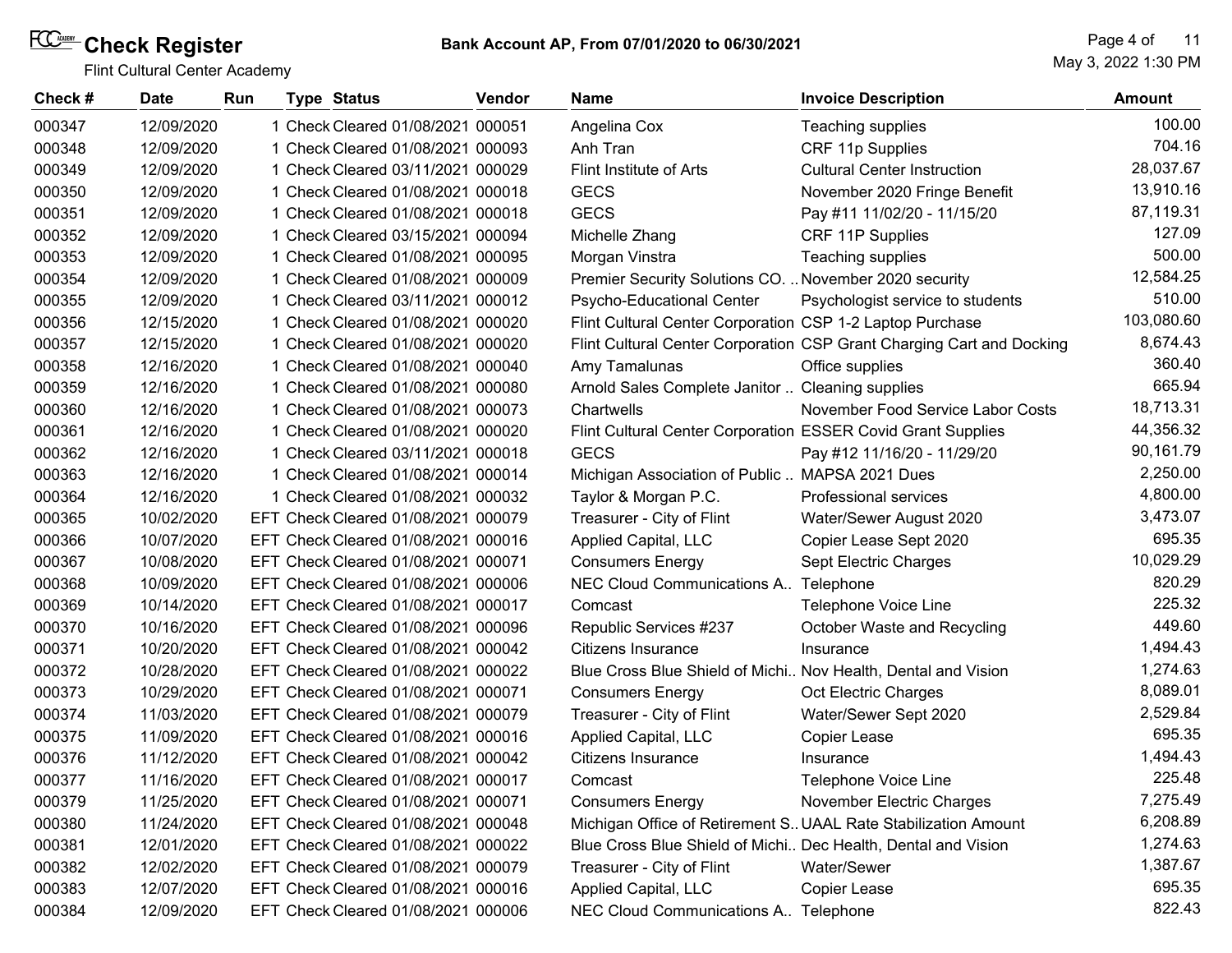| Check # | <b>Date</b> | Run | <b>Type Status</b>                  | <b>Vendor</b> | <b>Name</b>                                                   | <b>Invoice Description</b>                                                | <b>Amount</b> |
|---------|-------------|-----|-------------------------------------|---------------|---------------------------------------------------------------|---------------------------------------------------------------------------|---------------|
| 000385  | 12/14/2020  |     | EFT Check Cleared 01/08/2021 000017 |               | Comcast                                                       | Telephone Voice Line                                                      | 225.48        |
| 000386  | 12/17/2020  |     | EFT Check Cleared 01/08/2021 000042 |               | Citizens Insurance                                            | Insurance                                                                 | 1,494.43      |
| 000387  | 12/30/2020  |     | EFT Check Cleared 01/08/2021 000071 |               | <b>Consumers Energy</b>                                       | December Electric Charges                                                 | 5,113.69      |
| 000388  | 11/17/2020  |     | EFT Check Cleared 01/08/2021 000096 |               | Republic Services #237                                        | November Waste and Recycling                                              | 448.55        |
| 000389  | 12/16/2020  |     | EFT Check Cleared 01/08/2021 000096 |               | Republic Services #237                                        | December Waste and Recycling                                              | 546.67        |
| 000390  | 12/29/2020  |     | EFT Check Cleared 01/08/2021 000022 |               | Blue Cross Blue Shield of Michi Jan Health, Dental and Vision |                                                                           | 1,343.65      |
| 000391  | 01/08/2021  |     | 1 Check Cleared 03/11/2021 000097   |               | First Student, Inc.                                           | <b>Field Trips for Students</b>                                           | 4,814.08      |
| 000392  | 01/08/2021  |     | 1 Check Cleared 03/11/2021 000018   |               | <b>GECS</b>                                                   | Pay #13 11/30/20 - 12/13/20                                               | 86,276.97     |
| 000393  | 01/08/2021  |     | 1 Check Cleared 03/11/2021 000004   |               | Genesee Intermediate School D. Shared Data Services           |                                                                           | 3,150.84      |
| 000394  | 01/08/2021  |     | 1 Check Cleared 03/11/2021 000049   |               |                                                               | Grand Blanc Community Schools Quarterly billing for special education se  | 6,500.00      |
| 000395  | 01/08/2021  |     | 1 Check Cleared 03/11/2021 000087   |               | K&C's Special T's                                             | Student supplies                                                          | 289.38        |
| 000396  | 01/08/2021  |     | 1 Check Cleared 03/11/2021 000098   |               | Liberty Glass & Glazing                                       | COVID Plexiglas sneeze guards                                             | 11,590.00     |
| 000397  | 01/08/2021  |     | 1 Check Cleared 03/15/2021 000015   |               | Michelle Edwards                                              | Social Media/Communication                                                | 500.00        |
| 000398  | 01/08/2021  |     | 1 Check Cleared 03/11/2021 000009   |               | Premier Security Solutions CO.  December 2020 security        |                                                                           | 4,131.00      |
| 000399  | 01/08/2021  |     | 1 Check Cleared 03/11/2021 000065   |               | Thrun Law Firm, P.C.                                          | <b>Legal Professional Services</b>                                        | 2,400.00      |
| 000400  | 01/15/2021  |     | 1 Check Cleared 03/11/2021 000080   |               | Arnold Sales Complete Janitor  Janitor Supplies               |                                                                           | 314.82        |
| 000401  | 01/15/2021  |     | 1 Check Cleared 03/11/2021 000073   |               | Chartwells                                                    | December Food Service Labor Costs                                         | 22,146.48     |
| 000402  | 01/15/2021  |     | 1 Check Cleared 03/11/2021 000054   |               | Convergent Technology Partners E-rate consulting              |                                                                           | 47.50         |
| 000403  | 01/15/2021  |     | 1 Check Cleared 03/11/2021 000020   |               | Flint Cultural Center Corporation Copier Clicks               |                                                                           | 6,434.18      |
| 000404  | 01/15/2021  |     | 1 Check Cleared 03/11/2021 000018   |               | <b>GECS</b>                                                   | December 2020 Fringe Benefit                                              | 16,942.30     |
| 000405  | 01/15/2021  |     | 1 Check Cleared 03/11/2021 000018   |               | <b>GECS</b>                                                   | Pay #14 12/14/20 - 12/27/20                                               | 80,314.33     |
| 000406  | 01/15/2021  |     | 1 Check Cleared 03/11/2021 000004   |               | Genesee Intermediate School D. Fingerprinting fees            |                                                                           | 40.00         |
| 000407  | 01/22/2021  |     | 1 Check Cleared 03/11/2021 000013   |               | Education Data Consulting LLC Data Assessment                 |                                                                           | 1,500.00      |
| 000408  | 01/22/2021  |     | 1 Check Cleared 03/11/2021 000020   |               | Flint Cultural Center Corporation Copier Clicks               |                                                                           | 484.07        |
| 000409  | 01/29/2021  |     | 1 Check Cleared 03/15/2021 000040   |               | Amy Tamalunas                                                 | Office supplies and professional develo                                   | 166.72        |
| 000410  | 01/29/2021  |     | 1 Check Cleared 03/15/2021 000008   |               | Central Michigan Paper                                        | Office paper                                                              | 996.00        |
| 000411  | 01/29/2021  |     | 1 Check Cleared 03/15/2021 000018   |               | <b>GECS</b>                                                   | Pay #15 12/28/20 - 01/10/21                                               | 81,620.40     |
| 000412  | 01/29/2021  |     | 1 Check Cleared 03/15/2021 000069   |               | Jennifer Wilcox                                               | Classroom supplies                                                        | 25.44         |
| 000413  | 01/29/2021  |     | 1 Check Cleared 03/11/2021 000041   |               | Petty Cash - Cheryl Arnes                                     | Reimburse petty cash funds                                                | 156.75        |
| 000414  | 01/29/2021  |     | 1 Check Cleared 03/11/2021 000099   |               | Rod LeGardye                                                  | Postage reimbursement                                                     | 110.00        |
| 000415  | 01/29/2021  |     | 1 Check Cleared 03/15/2021 000100   |               | Sehi Computer Products, Inc.                                  | <b>CSP Microsoft Pro 7 Computers</b>                                      | 3,912.00      |
| 000416  | 01/29/2021  |     | 1 Check Cleared 04/09/2021 000059   |               | <b>Todd Beard</b>                                             | July - Sept ESSER Formula Contract S                                      | 39,142.31     |
| 000417  | 02/05/2021  |     | 1 Check Cleared 03/15/2021 000038   |               | <b>Amazon Capital Services</b>                                | <b>Classroom Supplies</b>                                                 | 1,218.37      |
| 000418  | 02/05/2021  |     | 1 Check Cleared 03/15/2021 000040   |               | Amy Tamalunas                                                 | <b>Professional Development</b>                                           | 60.00         |
| 000419  | 02/05/2021  |     | 1 Check Cleared 03/15/2021 000101   |               | Communications Technologies, Phone repair                     |                                                                           | 70.00         |
| 000420  | 02/05/2021  |     | 1 Check Cleared 03/15/2021 000097   |               | First Student, Inc.                                           | <b>ESSER transportation for Camp Copne</b>                                | 1,792.00      |
| 000421  | 02/05/2021  |     | 1 Check Cleared 03/15/2021 000020   |               |                                                               | Flint Cultural Center Corporation Network School Services for Early Liter | 26,130.00     |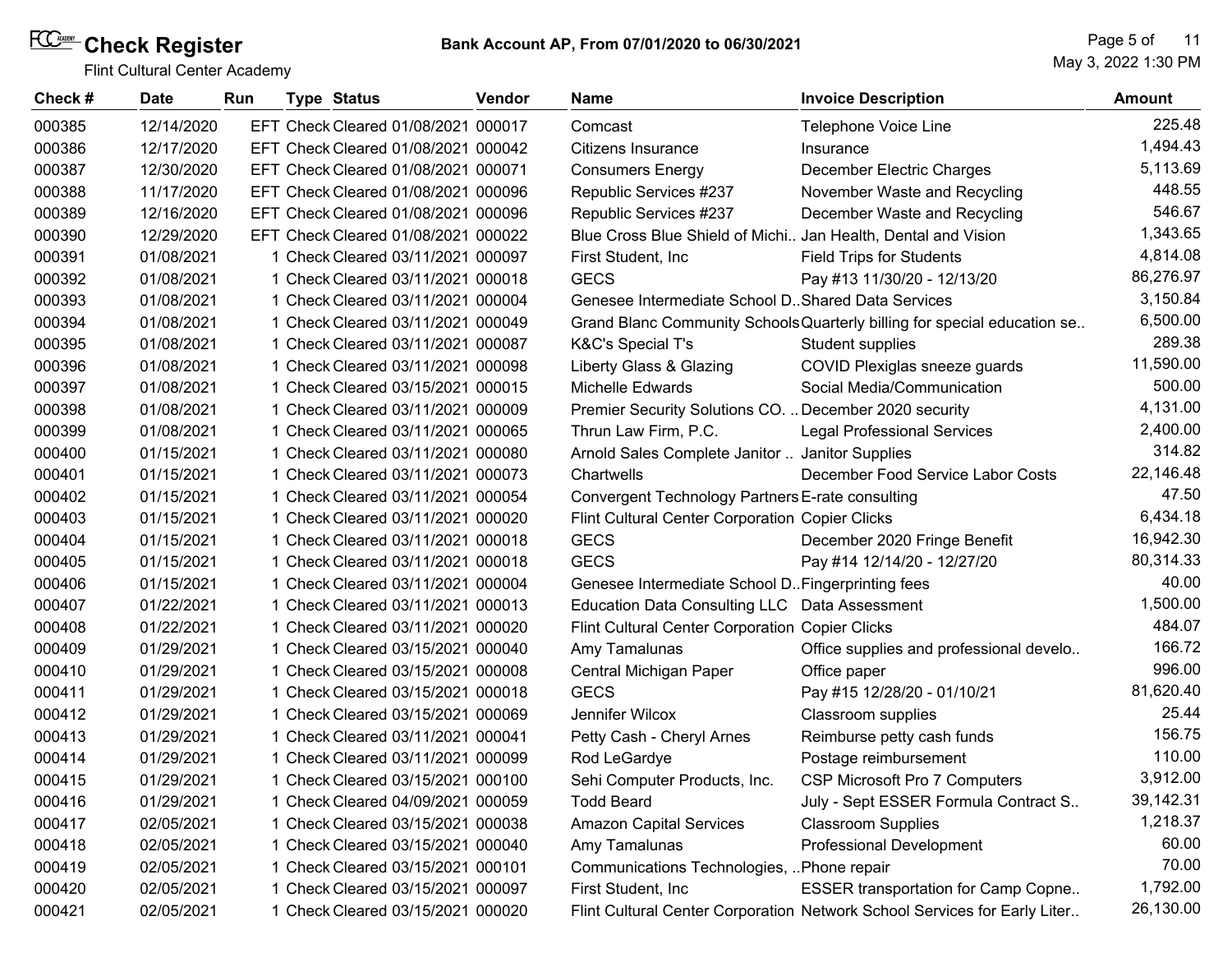| Check# | <b>Date</b> | Run | <b>Type Status</b>                  | <b>Vendor</b> | <b>Name</b>                                               | <b>Invoice Description</b>                                              | <b>Amount</b> |
|--------|-------------|-----|-------------------------------------|---------------|-----------------------------------------------------------|-------------------------------------------------------------------------|---------------|
| 000422 | 02/05/2021  |     | 1 Check Cleared 03/15/2021 000004   |               | Genesee Intermediate School D. Shared Data Services       |                                                                         | 787.71        |
| 000423 | 02/05/2021  |     | 1 Check Cleared 04/09/2021 000032   |               | Taylor & Morgan P.C.                                      | <b>Professional services</b>                                            | 600.00        |
| 000424 | 02/11/2021  |     | 1 Check Cleared 03/15/2021 000038   |               | <b>Amazon Capital Services</b>                            | <b>Office Supplies</b>                                                  | 179.61        |
| 000425 | 02/11/2021  |     | 1 Check Cleared 03/15/2021 000073   |               | Chartwells                                                | January 2021 Food Service Labor Costs                                   | 22,408.53     |
| 000426 | 02/11/2021  |     | 1 Check Cleared 03/15/2021 000020   |               | Flint Cultural Center Corporation 2Q FCCC Shared Services |                                                                         | 100,013.27    |
| 000427 | 02/11/2021  |     | 1 Check Cleared 03/15/2021 000018   |               | <b>GECS</b>                                               | Pay #16 01/11/21 - 01/24/21                                             | 90,145.62     |
| 000428 | 02/11/2021  |     | 1 Check Cleared 03/15/2021 000015   |               | <b>Michelle Edwards</b>                                   | Social Media/Communication                                              | 500.00        |
| 000429 | 02/11/2021  |     | 1 Check Cleared 03/15/2021 000057   |               | Sloan*Longway                                             | <b>Shared Service Quarterly Billing</b>                                 | 8,113.65      |
| 000430 | 02/25/2021  |     | 1 Check Cleared 04/09/2021 000102   |               | Center of Hope                                            | <b>Hearts for Homeless</b>                                              | 1,092.55      |
| 000431 | 02/26/2021  |     | 1 Check Cleared 03/15/2021 000077   |               |                                                           | Flint Cultural Center Corporation CSP Grant - Charging Cart and Docking | 5,321.70      |
| 000432 | 02/26/2021  |     | 1 Check Cleared 03/15/2021 000020   |               |                                                           | Flint Cultural Center Corporation CSP Grant Latitude 32190 (144)        | 76,080.96     |
| 000433 | 02/26/2021  |     | 1 Check Cleared 03/15/2021 000020   |               |                                                           | Flint Cultural Center Corporation CSP Grant Mobile Precision 7750       | 5,000.00      |
| 000434 | 02/26/2021  |     | 1 Check Cleared 03/15/2021 000020   |               |                                                           | Flint Cultural Center Corporation CSP Grant - Dell Spare Notebook Adapt | 10,451.52     |
| 000435 | 02/26/2021  |     | 1 Check Cleared 04/09/2021 000100   |               | Sehi Computer Products, Inc.                              | CSP Grant Microsoft Pro Tablet and Co                                   | 11,620.00     |
| 000436 | 02/26/2021  |     | 1 Check Cleared 04/09/2021 000103   |               | VSC, Inc                                                  | CSP Grant SMART 86" Monitor                                             | 20,516.00     |
| 000437 | 02/26/2021  |     | 1 Check Cleared 04/09/2021 000054   |               | Convergent Technology Partners E-rate consulting          |                                                                         | 71.25         |
| 000438 | 02/26/2021  |     | 1 Check Cleared 03/15/2021 000020   |               | Flint Cultural Center Corporation Title IV - Ipads        |                                                                         | 20,318.00     |
| 000439 | 02/26/2021  |     | 1 Check Cleared 04/09/2021 000019   |               | Flint Institute of Music                                  | Cultural Center Instruction from 8/27 - 1.                              | 26,840.75     |
| 000440 | 02/26/2021  |     | 1 Check Cleared 04/09/2021 000018   |               | <b>GECS</b>                                               | January 2021 Fringe Benefit                                             | 14,771.87     |
| 000441 | 02/26/2021  |     | 1 Check Cleared 04/09/2021 000018   |               | <b>GECS</b>                                               | Pay #17 01/25/21 - 02/07/21                                             | 84,246.25     |
| 000442 | 02/26/2021  |     | 1 Check Cleared 04/09/2021 000004   |               | Genesee Intermediate School D. Shared Data Services       |                                                                         | 795.21        |
| 000443 | 02/26/2021  |     | 1 Check Cleared 04/09/2021 000104   |               | Goyette Mechanical                                        | <b>Building maintenance</b>                                             | 269.00        |
| 000444 | 02/26/2021  |     | 1 Check Cleared 04/09/2021 000105   |               | Heinemann                                                 | <b>Early Literacy Supplies</b>                                          | 5,886.00      |
| 000445 | 03/05/2021  |     | 1 Check Cleared 04/09/2021 000038   |               | <b>Amazon Capital Services</b>                            | Office supplies                                                         | 119.23        |
| 000446 | 03/05/2021  |     | 1 Check Cleared 04/09/2021 000018   |               | <b>GECS</b>                                               | February 2021 Fringe Benefit                                            | 19,122.90     |
| 000447 | 03/05/2021  |     | 1 Check Cleared 04/09/2021 000004   |               | Genesee Intermediate School D. Fingerprinting fees        |                                                                         | 80.00         |
| 000448 | 03/05/2021  |     | 1 Check Cleared 04/09/2021 000104   |               | Goyette Mechanical                                        | <b>COVID Grant HVAC Filters and Belts</b>                               | 4,981.31      |
| 000449 | 03/05/2021  |     | 1 Check Cleared 04/09/2021 000106   |               | Kolbie Brow                                               | Reimbursement for equipment                                             | 29.99         |
| 000450 | 03/05/2021  |     | 1 Check Cleared 04/09/2021 000107   |               | <b>YMCA Camp Copneconic</b>                               | Camp copneconic                                                         | 3,500.00      |
| 000451 | 03/12/2021  |     | 1 Check Cleared 04/09/2021 000038   |               | <b>Amazon Capital Services</b>                            | Office supplies                                                         | 112.10        |
| 000452 | 03/12/2021  |     | 1 Check Cleared 04/09/2021 000080   |               | Arnold Sales Complete Janitor                             | <b>Cleaning supplies</b>                                                | 145.72        |
| 000453 | 03/12/2021  |     | 1 Check Cleared 04/09/2021 000073   |               | Chartwells                                                | February 2021 Food Service Labor Costs                                  | 22,394.47     |
| 000454 | 03/12/2021  |     | 1 Check Cleared 04/09/2021 000018   |               | <b>GECS</b>                                               | Pay #18 02/07/21 - 02/21/21                                             | 76,072.28     |
| 000455 | 03/12/2021  |     | 1 Check Cleared 04/09/2021 000015   |               | <b>Michelle Edwards</b>                                   | Social Media/Communication                                              | 500.00        |
| 000456 | 03/12/2021  |     | 1 Check Cleared 04/09/2021 000009   |               | Premier Security Solutions CO.  January 2021 security     |                                                                         | 5,084.25      |
| 000457 | 03/12/2021  |     | 1 Check Cleared 04/09/2021 000108   |               | ScreenBeam, Inc.                                          | <b>CSP Grant SBCC Mounting Kit</b>                                      | 11,933.00     |
| 000458 | 01/04/2021  |     | EFT Check Cleared 03/14/2021 000079 |               | Treasurer - City of Flint                                 | Water/Sewer                                                             | 1,243.70      |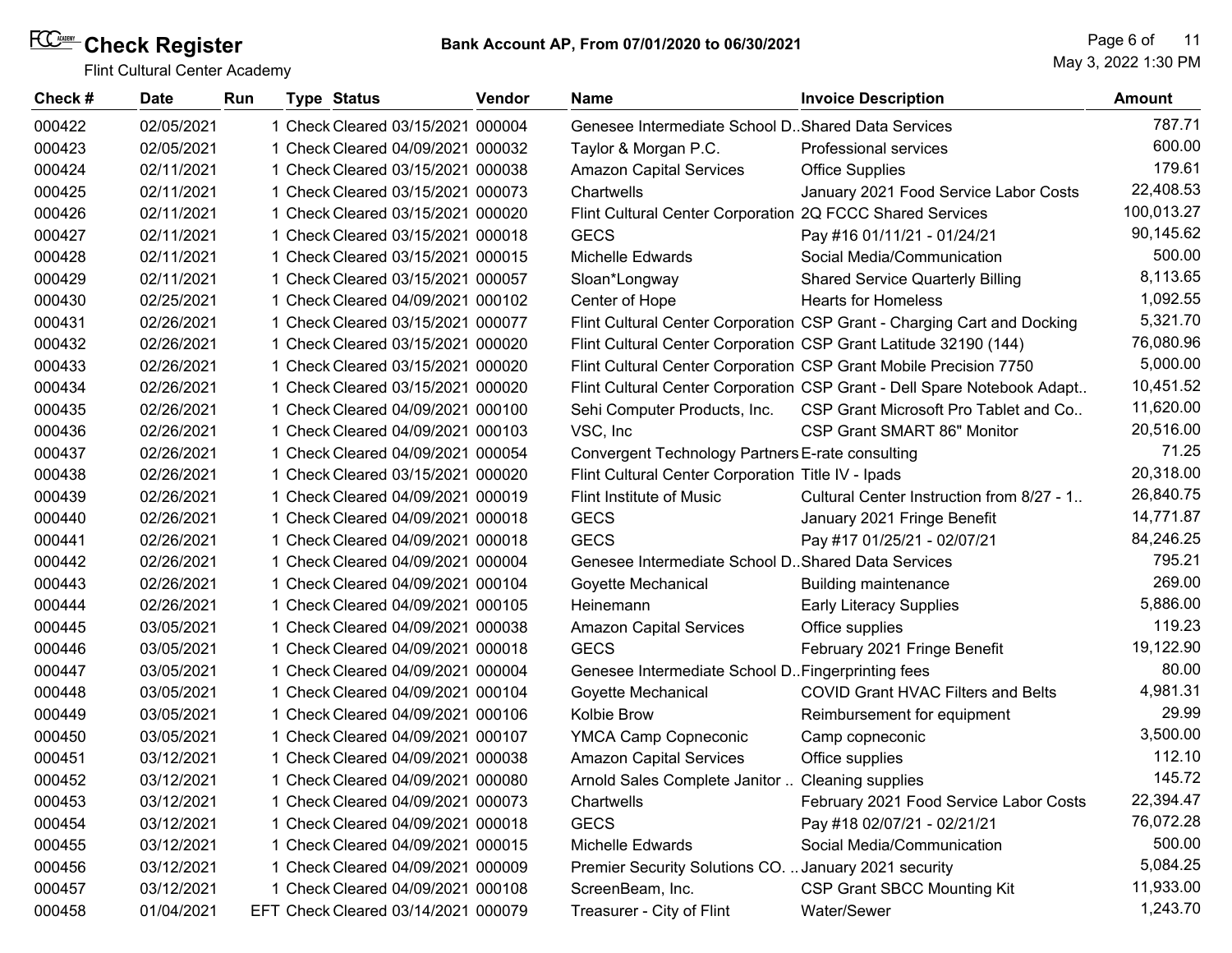| Check# | <b>Date</b> | Run | <b>Type Status</b>                  | <b>Vendor</b> | <b>Name</b>                                                   | <b>Invoice Description</b>                                               | <b>Amount</b> |
|--------|-------------|-----|-------------------------------------|---------------|---------------------------------------------------------------|--------------------------------------------------------------------------|---------------|
| 000459 | 01/07/2021  |     | EFT Check Cleared 03/14/2021 000016 |               | Applied Capital, LLC                                          | Copier Lease                                                             | 695.35        |
| 000460 | 01/08/2021  |     | EFT Check Cleared 03/14/2021 000042 |               | Citizens Insurance                                            | Insurance                                                                | 1,494.42      |
| 000461 | 01/14/2021  |     | EFT Check Cleared 03/14/2021 000017 |               | Comcast                                                       | Telephone Voice Line                                                     | 257.37        |
| 000462 | 01/15/2021  |     | EFT Check Cleared 03/14/2021 000096 |               | Republic Services #237                                        | January 2021 Waste and Recycling                                         | 452.06        |
| 000463 | 01/25/2021  |     | EFT Check Cleared 03/14/2021 000006 |               | NEC Cloud Communications A Telephone                          |                                                                          | 810.02        |
| 000464 | 01/28/2021  |     | EFT Check Cleared 03/14/2021 000022 |               | Blue Cross Blue Shield of Michi Feb Health, Dental and Vision |                                                                          | 1,343.65      |
| 000465 | 01/28/2021  |     | EFT Check Cleared 03/14/2021 000071 |               | <b>Consumers Energy</b>                                       | January Electric Charges                                                 | 10,439.98     |
| 000466 | 01/07/2021  |     | EFT Check Cleared 03/14/2021 000048 |               |                                                               | Michigan Office of Retirement S. UAAL Rate Stabilization Amount          | 3,104.44      |
| 000467 | 01/27/2021  |     | EFT Check Cleared 03/14/2021 000048 |               |                                                               | Michigan Office of Retirement S UAAL Rate Stabilization Amount           | 3,104.44      |
| 000468 | 02/02/2021  |     | EFT Check Cleared 03/15/2021 000079 |               | Treasurer - City of Flint                                     | Water/Sewer                                                              | 940.46        |
| 000469 | 02/08/2021  |     | EFT Check Cleared 03/15/2021 000016 |               | Applied Capital, LLC                                          | <b>Copier Lease</b>                                                      | 695.35        |
| 000470 | 02/09/2021  |     | EFT Check Cleared 03/15/2021 000042 |               | Citizens Insurance                                            | Insurance                                                                | 1,494.42      |
| 000471 | 02/16/2021  |     | EFT Check Cleared 03/15/2021 000017 |               | Comcast                                                       | Telephone Voice Line                                                     | 259.10        |
| 000472 | 02/17/2021  |     | EFT Check Cleared 03/15/2021 000096 |               | Republic Services #237                                        | FEB 2021 Waste and Recycling                                             | 684.49        |
| 000473 | 02/25/2021  |     | EFT Check Cleared 03/15/2021 000071 |               | <b>Consumers Energy</b>                                       | <b>February Electric Charges</b>                                         | 9,229.17      |
| 000474 | 03/18/2021  |     | 1 Check Cleared 04/09/2021 000087   |               | K&C's Special T's                                             | Student supplies                                                         | 461.50        |
| 000475 | 03/18/2021  |     | 1 Check Cleared 04/09/2021 000098   |               | Liberty Glass & Glazing                                       | CRF Grant Plexiglas sneeze guards                                        | 2,472.00      |
| 000476 | 03/18/2021  |     | 1 Check Cleared 04/09/2021 000009   |               | Premier Security Solutions CO.  February 2021 security        |                                                                          | 4,855.75      |
| 000477 | 03/18/2021  |     | 1 Check Cleared 05/19/2021 000012   |               | Psycho-Educational Center                                     | Psychologist service to students                                         | 1,020.00      |
| 000478 | 04/09/2021  |     | 1 Check Cleared 05/19/2021 000038   |               | <b>Amazon Capital Services</b>                                | <b>Classroom Supplies</b>                                                | 1,164.47      |
| 000479 | 04/09/2021  |     | 1 Check Cleared 05/19/2021 000040   |               | Amy Tamalunas                                                 | Reimbursement for Legal Ad and Office                                    | 175.16        |
| 000480 | 04/09/2021  |     | 1 Check Cleared 05/19/2021 000080   |               | Arnold Sales Complete Janitor  Cleaning supplies              |                                                                          | 970.58        |
| 000481 | 04/09/2021  |     | 1 Check Cleared 05/19/2021 000020   |               | Flint Cultural Center Corporation Copier Clicks               |                                                                          | 1,200.72      |
| 000482 | 04/09/2021  |     | 1 Check Cleared 06/14/2021 000029   |               | Flint Institute of Arts                                       | <b>Cultural Center Instruction</b>                                       | 19,350.00     |
| 000483 | 04/09/2021  |     | 1 Check Cleared 05/19/2021 000018   |               | <b>GECS</b>                                                   | Pay #19 02/22/21 - 03/07/21                                              | 85,967.72     |
| 000484 | 04/09/2021  |     | 1 Check Cleared 05/19/2021 000049   |               |                                                               | Grand Blanc Community Schools Quarterly billing for special education se | 6,500.00      |
| 000485 | 04/09/2021  |     | 1 Check Cleared 06/14/2021 000012   |               | Psycho-Educational Center                                     | Psychologist service to students                                         | 510.00        |
| 000486 | 04/09/2021  |     | 1 Check Cleared 05/19/2021 000059   |               | <b>Todd Beard</b>                                             | Jan - March 2021 ESSER Formula Cont                                      | 18,000.00     |
| 000487 | 03/01/2021  |     | EFT Check Cleared 04/11/2021 000048 |               |                                                               | Michigan Office of Retirement S. UAAL Rate Stabilization Amount          | 3,104.45      |
| 000488 | 03/02/2021  |     | EFT Check Cleared 04/11/2021 000079 |               | Treasurer - City of Flint                                     | Water/Sewer                                                              | 1,130.07      |
| 000489 | 03/02/2021  |     | EFT Check Cleared 04/11/2021 000022 |               |                                                               | Blue Cross Blue Shield of Michi March Health, Dental and Vision          | 1,343.65      |
| 000490 | 03/08/2021  |     | EFT Check Cleared 04/11/2021 000042 |               | Citizens Insurance                                            | Insurance                                                                | 1,494.41      |
| 000491 | 03/08/2021  |     | EFT Check Cleared 04/11/2021 000016 |               | Applied Capital, LLC                                          | Copier Lease                                                             | 695.35        |
| 000492 | 03/15/2021  |     | EFT Check Cleared 04/11/2021 000017 |               | Comcast                                                       | Telephone Voice Line                                                     | 259.10        |
| 000493 | 03/18/2021  |     | EFT Check Cleared 04/11/2021 000096 |               | Republic Services #237                                        | MAR 2021 Waste and Recycling                                             | 512.16        |
| 000494 | 03/18/2021  |     | EFT Check Cleared 04/11/2021 000006 |               | NEC Cloud Communications A Telephone                          |                                                                          | 806.83        |
| 000495 | 03/29/2021  |     | EFT Check Cleared 04/11/2021 000048 |               |                                                               | Michigan Office of Retirement S. UAAL Rate Stabilization Amount          | 3,104.44      |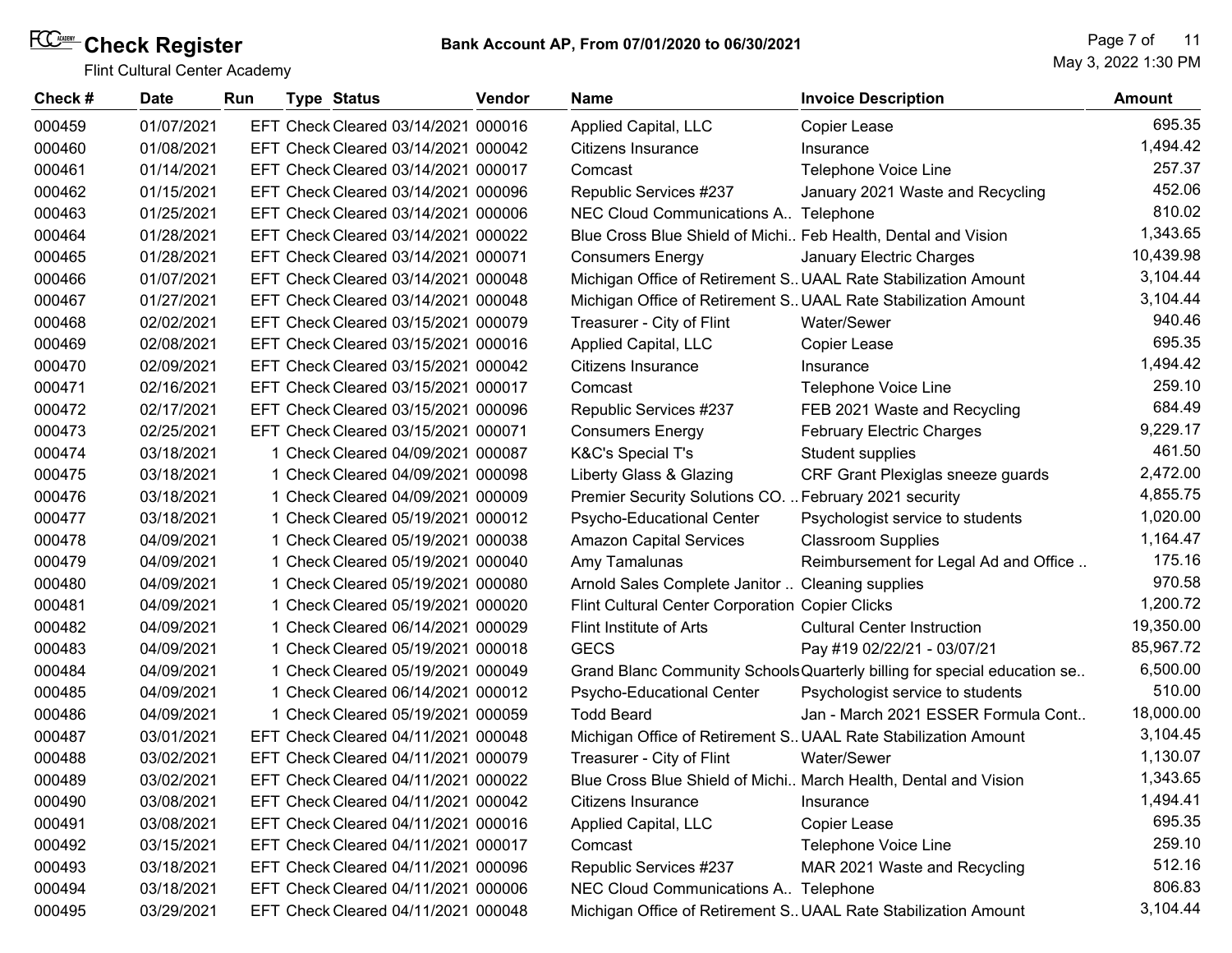| Check# | <b>Date</b> | Run | <b>Type Status</b>                  | <b>Vendor</b> | <b>Name</b>                                                     | <b>Invoice Description</b>                                               | <b>Amount</b> |
|--------|-------------|-----|-------------------------------------|---------------|-----------------------------------------------------------------|--------------------------------------------------------------------------|---------------|
| 000496 | 03/30/2021  |     | EFT Check Cleared 04/11/2021 000022 |               | Blue Cross Blue Shield of Michi April Health, Dental and Vision |                                                                          | 1,343.65      |
| 000497 | 03/31/2021  |     | EFT Check Cleared 04/11/2021 000079 |               | Treasurer - City of Flint                                       | Water/Sewer                                                              | 1,264.26      |
| 000498 | 04/16/2021  |     | 1 Check Cleared 05/19/2021 000038   |               | <b>Amazon Capital Services</b>                                  | <b>Office Supplies</b>                                                   | 109.74        |
| 000499 | 04/16/2021  |     | 1 Check Cleared 05/19/2021 000040   |               | Amy Tamalunas                                                   | <b>Membership Dues</b>                                                   | 100.00        |
| 000500 | 04/16/2021  |     | 1 Check Cleared 05/19/2021 000080   |               | Arnold Sales Complete Janitor                                   | <b>Cleaning supplies</b>                                                 | 250.59        |
| 000501 | 04/16/2021  |     | 1 Check Cleared 05/19/2021 000073   |               | Chartwells                                                      | March 2021 Food Service Labor Costs                                      | 30,722.97     |
| 000502 | 04/16/2021  |     | 1 Check Cleared 05/19/2021 000018   |               | <b>GECS</b>                                                     | March 2021 Fringe Benefits                                               | 16,947.39     |
| 000503 | 04/16/2021  |     | 1 Check Cleared 05/19/2021 000018   |               | <b>GECS</b>                                                     | Pay #20 03/08/21 - 03/21/21                                              | 94,530.46     |
| 000504 | 04/16/2021  |     | 1 Check Cleared 06/14/2021 000067   |               | Heather E. Cichon                                               | <b>Teaching Supplies</b>                                                 | 98.98         |
| 000505 | 04/16/2021  |     | 1 Check Cleared 05/19/2021 000098   |               | Liberty Glass & Glazing                                         | <b>Plexiglas Sneeze Guards</b>                                           | 13,776.00     |
| 000506 | 04/16/2021  |     | 1 Check Cleared 06/14/2021 000015   |               | <b>Michelle Edwards</b>                                         | Social Media/Communication                                               | 500.00        |
| 000507 | 04/16/2021  |     | 1 Check Cleared 05/19/2021 000110   |               | Precision Data Products, Inc.                                   | CSP - Camera                                                             | 14,425.00     |
| 000508 | 04/16/2021  |     | 1 Check Cleared 05/19/2021 000009   |               | Premier Security Solutions CO.  CPI Training for staff          |                                                                          | 1,500.00      |
| 000509 | 04/23/2021  |     | 1 Check Cleared 05/19/2021 000038   |               | <b>Amazon Capital Services</b>                                  | Classroom supplies                                                       | 222.35        |
| 000510 | 04/23/2021  |     | 1 Check Cleared 05/19/2021 000080   |               | Arnold Sales Complete Janitor  Cleaning supplies                |                                                                          | 320.18        |
| 000511 | 04/23/2021  |     | 1 Check Cleared 05/19/2021 000008   |               | Central Michigan Paper                                          | Office paper                                                             | 996.00        |
| 000512 | 04/23/2021  |     | 1 Check Cleared 05/19/2021 000111   |               | Dell Marketing L.P.                                             | CSP Grant Latitude 2in1 3190                                             | 95,580.00     |
| 000513 | 04/23/2021  |     | 1 Check Cleared 05/19/2021 000013   |               | <b>Education Data Consulting LLC</b>                            | Data Assessment                                                          | 1,500.00      |
| 000514 | 04/23/2021  |     | 1 Check Cleared 05/19/2021 000050   |               | Eric Lieske                                                     | Classroom supplies and planning reimb                                    | 405.28        |
| 000515 | 04/23/2021  |     | 1 Check Cleared 05/19/2021 000009   |               | Premier Security Solutions CO.  March 2021 security             |                                                                          | 5,919.50      |
| 000516 | 04/23/2021  |     | 1 Check Cleared 05/19/2021 000032   |               | Taylor & Morgan P.C.                                            | <b>Professional services</b>                                             | 10,087.50     |
| 000517 | 04/30/2021  |     | 1 Check Cleared 06/14/2021 000038   |               | <b>Amazon Capital Services</b>                                  | Classroom supplies                                                       | 54.46         |
| 000518 | 04/30/2021  |     | 1 Check Cleared 06/14/2021 000018   |               | <b>GECS</b>                                                     | Pay #21 03/22/21 - 04/04/21                                              | 75,566.99     |
| 000519 | 04/30/2021  |     | 1 Check Cleared 06/14/2021 000004   |               | Genesee Intermediate School D. Shared Data Services             |                                                                          | 787.71        |
| 000520 | 04/30/2021  |     | 1 Check Cleared 06/14/2021 000057   |               | Sloan*Longway                                                   | <b>Shared Service Quarterly Billing</b>                                  | 7,903.88      |
| 000521 | 05/07/2021  |     | 1 Check Cleared 06/14/2021 000038   |               | <b>Amazon Capital Services</b>                                  | Classroom supplies                                                       | 293.74        |
| 000522 | 05/07/2021  |     | 1 Check Cleared 06/14/2021 000080   |               | Arnold Sales Complete Janitor  Cleaning supplies                |                                                                          | 320.18        |
| 000523 | 05/07/2021  |     | 1 Check Cleared 06/14/2021 000020   |               | Flint Cultural Center Corporation 3Q FCCC Shared Services       |                                                                          | 93,219.39     |
| 000524 | 05/07/2021  |     | 1 Check Cleared 06/14/2021 000018   |               | <b>GECS</b>                                                     | Pay #22 04/05/21 - 04/18/21                                              | 84,695.08     |
| 000525 | 05/07/2021  |     | 1 Check Cleared 06/14/2021 000049   |               |                                                                 | Grand Blanc Community Schools Quarterly billing for special education se | 6,500.00      |
| 000526 | 05/07/2021  |     | 1 Check Cleared 06/14/2021 000087   |               | <b>K&amp;C's Special T's</b>                                    | Student supplies Better World Day                                        | 3,543.50      |
| 000527 | 05/07/2021  |     | 1 Check Cleared 06/14/2021 000039   |               |                                                                 | Stanley Convergent Security So. Security monitoring and maintenance      | 180.00        |
| 000528 | 05/07/2021  |     | 1 Check Cleared 06/14/2021 000065   |               | Thrun Law Firm, P.C.                                            | <b>Legal Professional Services</b>                                       | 738.00        |
| 000529 | 05/14/2021  |     | 1 Check Cleared 06/14/2021 000038   |               | <b>Amazon Capital Services</b>                                  | Office supplies                                                          | 132.17        |
| 000530 | 05/14/2021  |     | 1 Check Cleared 06/14/2021 000073   |               | Chartwells                                                      | April 2021 Food Service Labor Costs                                      | 32,965.81     |
| 000531 | 05/14/2021  |     | 1 Check Cleared 06/14/2021 000030   |               | Collins & Blaha, P.C.                                           | February 2021 professional services                                      | 229.00        |
| 000532 | 05/14/2021  |     | 1 Check Cleared 06/14/2021 000019   |               | Flint Institute of Music                                        | Cultural Center Instruction 2.5.21-4.30.21                               | 22,373.75     |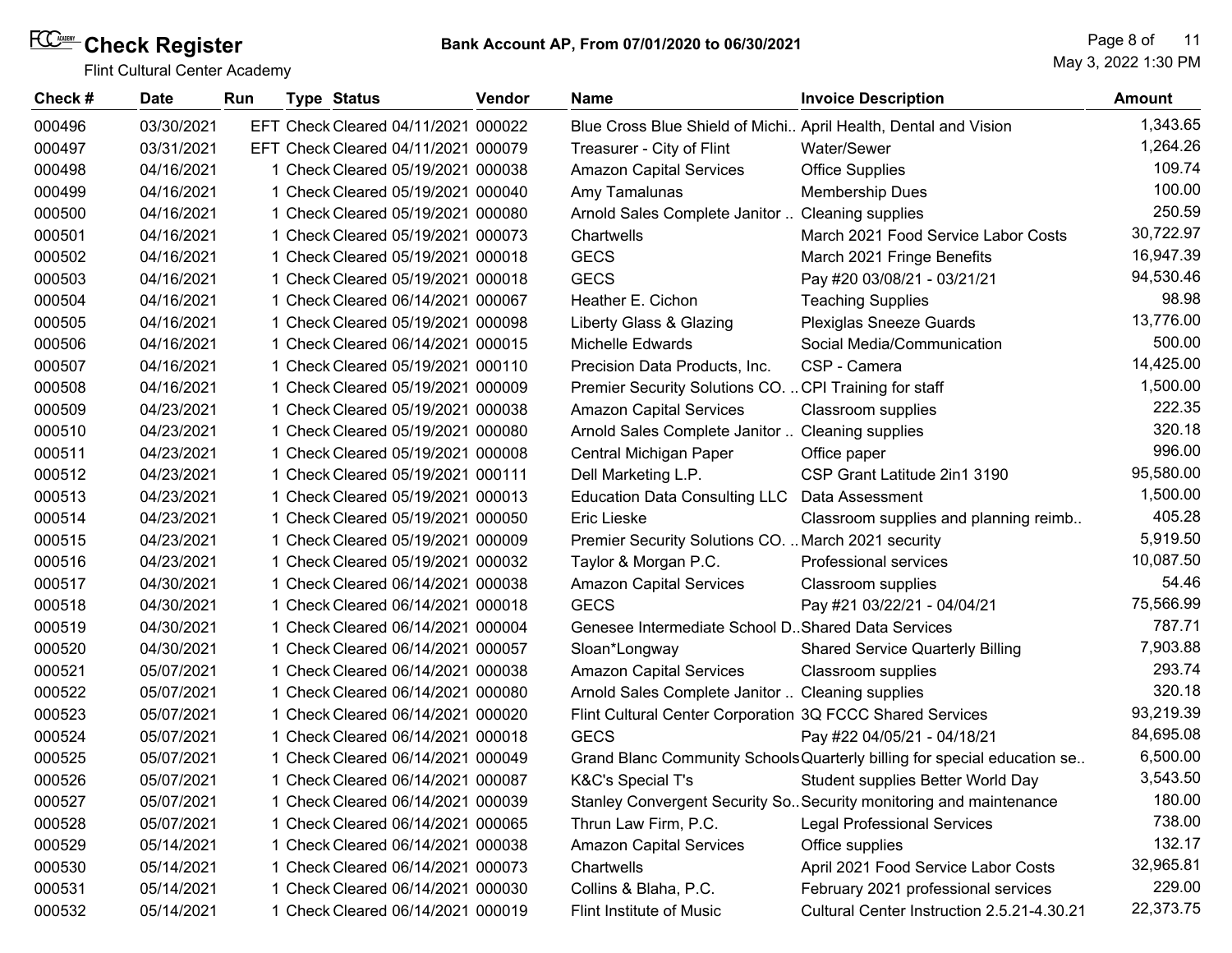| Check# | <b>Date</b> | Run |              | <b>Type Status</b>                  | <b>Vendor</b> | <b>Name</b>                                                   | <b>Invoice Description</b>                                      | <b>Amount</b> |
|--------|-------------|-----|--------------|-------------------------------------|---------------|---------------------------------------------------------------|-----------------------------------------------------------------|---------------|
| 000533 | 05/14/2021  |     |              | 1 Check Cleared 06/14/2021 000004   |               | Genesee Intermediate School D. Shared Data Services           |                                                                 | 787.71        |
| 000534 | 05/14/2021  |     |              | 1 Check Cleared 06/14/2021 000015   |               | <b>Michelle Edwards</b>                                       | Social Media/Communication                                      | 500.00        |
| 000535 | 05/14/2021  |     | 1 Check Open |                                     | 000113        | Nicole Osmon                                                  | <b>ETS Testing Fee</b>                                          | 91.00         |
| 000536 | 04/02/2021  |     |              | EFT Check Cleared 05/19/2021 000071 |               | <b>Consumers Energy</b>                                       | <b>March Electric Charges</b>                                   | 10,772.68     |
| 000537 | 04/07/2021  |     |              | EFT Check Cleared 05/19/2021 000016 |               | Applied Capital, LLC                                          | Copier Lease                                                    | 695.35        |
| 000538 | 04/08/2021  |     |              | EFT Check Cleared 05/19/2021 000042 |               | Citizens Insurance                                            | Insurance                                                       | 1,494.40      |
| 000539 | 04/14/2021  |     |              | EFT Check Cleared 05/19/2021 000017 |               | Comcast                                                       | Telephone Voice Line                                            | 259.10        |
| 000540 | 04/15/2021  |     |              | EFT Check Cleared 05/19/2021 000096 |               | Republic Services #237                                        | April 2021 Waste and Recycling                                  | 521.41        |
| 000541 | 04/30/2021  |     |              | EFT Check Cleared 05/19/2021 000071 |               | <b>Consumers Energy</b>                                       | <b>April Electric Charges</b>                                   | 7,598.18      |
| 000542 | 04/26/2021  |     |              | EFT Check Cleared 05/19/2021 000048 |               |                                                               | Michigan Office of Retirement S. UAAL Rate Stabilization Amount | 3,104.44      |
| 000543 | 04/28/2021  |     |              | EFT Check Cleared 05/19/2021 000022 |               | Blue Cross Blue Shield of Michi May Health, Dental and Vision |                                                                 | 1,343.65      |
| 000544 | 05/21/2021  |     |              | 1 Check Cleared 06/14/2021 000038   |               | <b>Amazon Capital Services</b>                                | Office supplies                                                 | 181.47        |
| 000545 | 05/21/2021  |     |              | 1 Check Cleared 06/14/2021 000080   |               | Arnold Sales Complete Janitor  Cleaning supplies              |                                                                 | 190.48        |
| 000546 | 05/21/2021  |     |              | 1 Check Cleared 06/14/2021 000018   |               | <b>GECS</b>                                                   | April 2021 Fringe Benefits                                      | 16,947.39     |
| 000547 | 05/21/2021  |     |              | 1 Check Cleared 06/14/2021 000018   |               | <b>GECS</b>                                                   | Pay #23 04/19/21 - 05/02/21                                     | 95,146.81     |
| 000548 | 05/21/2021  |     |              | 1 Check Cleared 07/01/2021 000004   |               | Genesee Intermediate School D. Shared Data Services           |                                                                 | 1,197.71      |
| 000549 | 05/21/2021  |     |              | 1 Check Cleared 06/14/2021 000110   |               | Precision Data Products, Inc.                                 | CSP Epson Ink                                                   | 7,223.50      |
| 000550 | 05/21/2021  |     |              | 1 Check Cleared 06/14/2021 000032   |               | Taylor & Morgan P.C.                                          | <b>Professional services</b>                                    | 10,762.50     |
| 000551 | 06/03/2021  |     |              | 1 Check Cleared 07/01/2021 000038   |               | <b>Amazon Capital Services</b>                                | Classroom supplies                                              | 536.47        |
| 000552 | 06/03/2021  |     |              | 1 Check Cleared 07/01/2021 000040   |               | Amy Tamalunas                                                 | <b>MSBO Renewal Fees</b>                                        | 150.00        |
| 000553 | 06/03/2021  |     |              | 1 Check Cleared 07/01/2021 000080   |               | Arnold Sales Complete Janitor  Cleaning supplies              |                                                                 | 320.18        |
| 000554 | 06/03/2021  |     |              | 1 Check Cleared 07/01/2021 000018   |               | <b>GECS</b>                                                   | Pay #24 05/03/21 - 05/16/21                                     | 82,224.95     |
| 000555 | 06/03/2021  |     |              | 1 Check Cleared 07/01/2021 000004   |               | Genesee Intermediate School D. Shared Data Services           |                                                                 | 1,356.71      |
| 000556 | 06/03/2021  |     |              | 1 Check Cleared 07/01/2021 000116   |               | Leigh Anne Crumm                                              | 99H Robotics                                                    | 269.58        |
| 000557 | 06/03/2021  |     |              | 1 Check Cleared 07/01/2021 000117   |               | <b>WGS Global Services</b>                                    | Classroom supplies                                              | 500.00        |
| 000558 | 06/10/2021  |     |              | 1 Check Cleared 07/01/2021 000038   |               | <b>Amazon Capital Services</b>                                | Classroom supplies                                              | 98.32         |
| 000559 | 06/10/2021  |     |              | 1 Check Cleared 07/01/2021 000073   |               | Chartwells                                                    | May 2021 Food Service Labor Costs                               | 30,187.67     |
| 000560 | 06/10/2021  |     |              | 1 Check Cleared 07/01/2021 000097   |               | First Student, Inc.                                           | <b>Field Trips for Students</b>                                 | 1,276.80      |
| 000561 | 06/10/2021  |     |              | 1 Check Cleared 07/01/2021 000091   |               | Gabrielle Holmes-Scott                                        | Classroom supplies                                              | 33.00         |
| 000562 | 06/10/2021  |     |              | 1 Check Cleared 07/01/2021 000087   |               | <b>K&amp;C's Special T's</b>                                  | Student supplies RESPONSIBLE                                    | 253.50        |
| 000563 | 06/10/2021  |     |              | 1 Check Cleared 07/01/2021 000012   |               | Psycho-Educational Center                                     | Psychologist service to students                                | 1,530.00      |
| 000564 | 06/10/2021  |     |              | 1 Check Cleared 07/01/2021 000063   |               | Rehmann                                                       | Professional service of student lottery                         | 4,500.00      |
| 000565 | 05/04/2021  |     |              | EFT Check Cleared 06/14/2021 000079 |               | Treasurer - City of Flint                                     | Water/Sewer                                                     | 1,439.09      |
| 000566 | 05/07/2021  |     |              | EFT Check Cleared 06/14/2021 000016 |               | Applied Capital, LLC                                          | Copier Lease                                                    | 695.35        |
| 000567 | 05/11/2021  |     |              | EFT Check Cleared 06/14/2021 000042 |               | Citizens Insurance                                            | Insurance                                                       | 1,494.40      |
| 000568 | 05/14/2021  |     |              | EFT Check Cleared 06/14/2021 000017 |               | Comcast                                                       | Telephone Voice Line                                            | 261.02        |
| 000569 | 05/18/2021  |     |              | EFT Check Cleared 06/14/2021 000096 |               | Republic Services #237                                        | May 2021 Waste and Recycling                                    | 572.98        |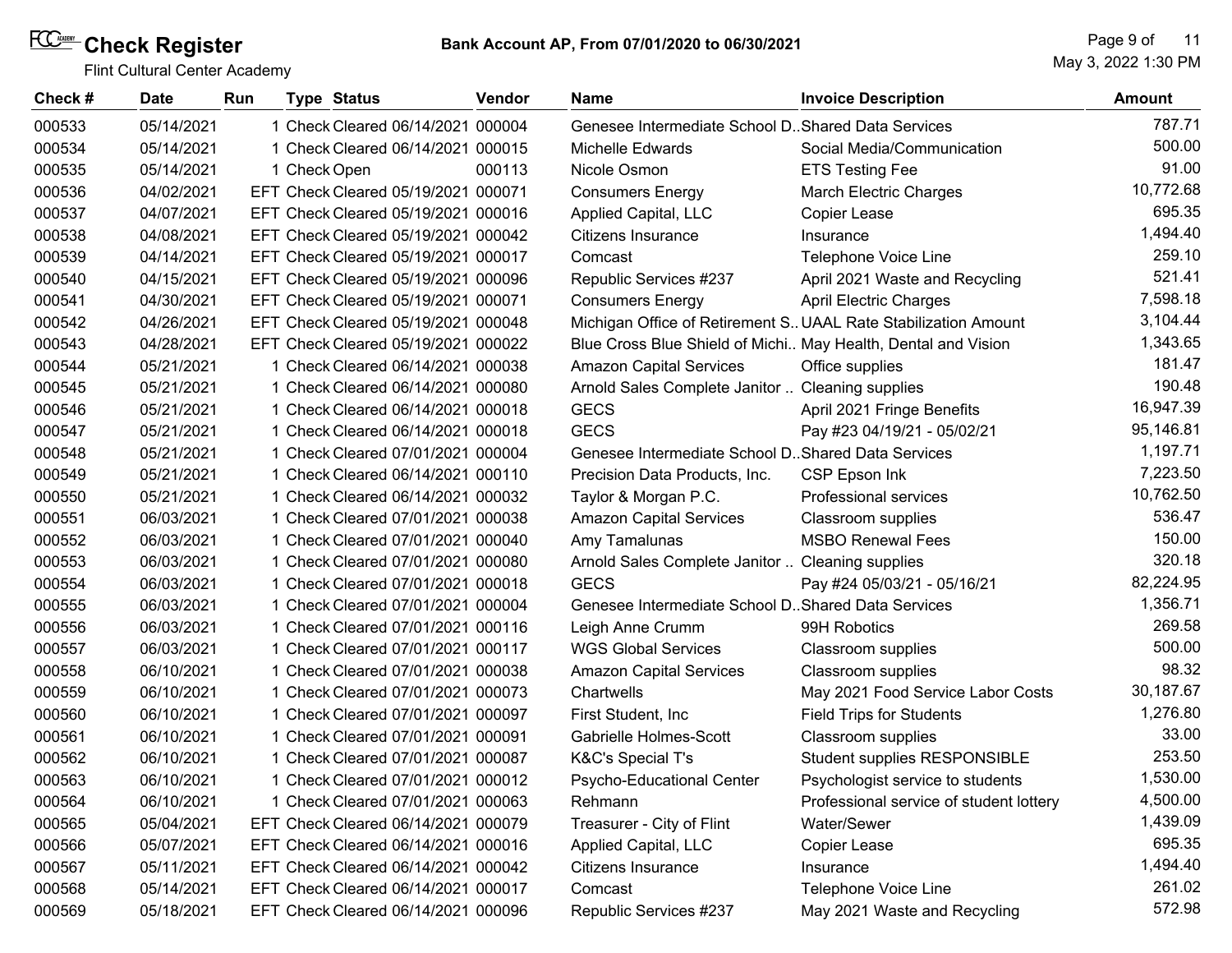| Check # | <b>Date</b> | Run |              | <b>Type Status</b>                  | Vendor | <b>Name</b>                                                    | <b>Invoice Description</b>                                     | <b>Amount</b> |
|---------|-------------|-----|--------------|-------------------------------------|--------|----------------------------------------------------------------|----------------------------------------------------------------|---------------|
| 000570  | 05/25/2021  |     |              | EFT Check Cleared 06/14/2021 000048 |        |                                                                | Michigan Office of Retirement S UAAL Rate Stabilization Amount | 3,104.45      |
| 000571  | 05/28/2021  |     |              | EFT Check Cleared 06/14/2021 000071 |        | <b>Consumers Energy</b>                                        | May Gas Charges                                                | 7,917.49      |
| 000572  | 05/28/2021  |     |              | EFT Check Cleared 06/14/2021 000022 |        | Blue Cross Blue Shield of Michi June Health, Dental and Vision |                                                                | 1,343.65      |
| 000573  | 06/02/2021  |     |              | EFT Check Cleared 07/01/2021 000079 |        | Treasurer - City of Flint                                      | Water/Sewer                                                    | 1,490.51      |
| 000574  | 06/08/2021  |     |              | EFT Check Cleared 07/01/2021 000042 |        | Citizens Insurance                                             | Insurance                                                      | 1,494.40      |
| 000575  | 06/11/2021  |     |              | EFT Check Cleared 07/01/2021 000006 |        | NEC Cloud Communications A Telephone                           |                                                                | 818.92        |
| 000576  | 06/14/2021  |     |              | EFT Check Cleared 07/01/2021 000017 |        | Comcast                                                        | Telephone Voice Line                                           | 261.09        |
| 000577  | 06/17/2021  |     |              | 1 Check Cleared 07/01/2021 000038   |        | <b>Amazon Capital Services</b>                                 | Office supplies                                                | 99.08         |
| 000578  | 06/17/2021  |     |              | 1 Check Cleared 07/01/2021 000040   |        | Amy Tamalunas                                                  | Notice of public hearing Mlive                                 | 140.10        |
| 000579  | 06/17/2021  |     |              | 1 Check Cleared 07/01/2021 000080   |        | Arnold Sales Complete Janitor                                  | Cleaning supplies                                              | 193.93        |
| 000580  | 06/17/2021  |     |              | 1 Check Cleared 07/01/2021 000122   |        | Edgenuity Inc.                                                 | Language Arts Curriculum                                       | 9,975.00      |
| 000581  | 06/17/2021  |     |              | 1 Check Cleared 07/01/2021 000020   |        | Flint Cultural Center Corporation Copier Clicks                |                                                                | 1,374.54      |
| 000582  | 06/17/2021  |     |              | 1 Check Cleared 07/01/2021 000018   |        | <b>GECS</b>                                                    | May 2021 Fringe Benefits                                       | 17,885.71     |
| 000583  | 06/17/2021  |     |              | 1 Check Cleared 07/01/2021 000018   |        | <b>GECS</b>                                                    | Pay #25 05/17/21 - 05/30/21                                    | 88,795.15     |
| 000584  | 06/17/2021  |     |              | 1 Check Open                        | 000015 | <b>Michelle Edwards</b>                                        | Social Media/Communication                                     | 500.00        |
| 000585  | 06/23/2021  |     |              | 1 Check Cleared 07/01/2021 000050   |        | <b>Eric Lieske</b>                                             | Office and field day supplies                                  | 422.60        |
| 000586  | 06/23/2021  |     |              | 1 Check Cleared 07/01/2021 000038   |        | <b>Amazon Capital Services</b>                                 | ESSER II Summer Programming Suppli                             | 4,356.32      |
| 000587  | 06/23/2021  |     |              | 1 Check Open                        | 000123 | Chelsey Nolan                                                  | <b>ESSER II Sumer School Supplies</b>                          | 92.60         |
| 000588  | 06/23/2021  |     |              | 1 Check Open                        | 000054 | Convergent Technology Partners E-rate consulting               |                                                                | 166.25        |
| 000589  | 06/23/2021  |     |              | 1 Check Cleared 07/01/2021 000013   |        | Education Data Consulting LLC Data Assessment                  |                                                                | 1,000.00      |
| 000590  | 06/23/2021  |     |              | 1 Check Cleared 07/01/2021 000060   |        | <b>Flint Public LIbrary</b>                                    | Shared Service 2020-21 School Year                             | 28,742.00     |
| 000591  | 06/23/2021  |     |              | 1 Check Open                        | 000009 | Premier Security Solutions CO.  May 2021 security              |                                                                | 12,546.75     |
| 000592  | 06/30/2021  |     |              | 1 Check Open                        | 000038 | <b>Amazon Capital Services</b>                                 | ESSER II Summer Programming Suppli                             | 52.43         |
| 000593  | 06/30/2021  |     |              | 1 Check Open                        | 000080 | Arnold Sales Complete Janitor  Cleaning supplies               |                                                                | 196.20        |
| 000594  | 06/30/2021  |     |              | 1 Check Open                        | 000020 | Flint Cultural Center Corporation Copier Clicks                |                                                                | 1,298.58      |
| 000595  | 06/30/2021  |     |              | 1 Check Open                        | 000019 | Flint Institute of Music                                       | Cultural Center Instruction 2.5.21-4.30.21                     | 337.50        |
| 000596  | 06/30/2021  |     |              | 1 Check Open                        | 000018 | <b>GECS</b>                                                    | Pay #26 5/31/21-6/13/21                                        | 83,653.66     |
| 000597  | 06/30/2021  |     |              | 1 Check Open                        | 000012 | Psycho-Educational Center                                      | Psychologist service to students                               | 510.00        |
| 000598  | 06/30/2021  |     |              | 1 Check Open                        | 000032 | Taylor & Morgan P.C.                                           | Professional services                                          | 3,787.50      |
| 000599  | 06/30/2021  |     |              | 1 Check Open                        | 000124 | Turf Tech Inc.                                                 | Repair and parts                                               | 185.00        |
| 000600  | 06/30/2021  |     | 1 Check Open |                                     | 000059 | <b>Todd Beard</b>                                              | April - June 2021 ESSER Formula Cont                           | 29,229.87     |
| 000601  | 06/21/2021  |     |              | EFT Check Cleared 07/01/2021 000048 |        |                                                                | Michigan Office of Retirement S UAAL Rate Stabilization Amount | 3,104.44      |
| 000602  | 06/29/2021  |     |              | EFT Check Cleared 07/01/2021 000022 |        | Blue Cross Blue Shield of Michi July Health, Dental and Vision |                                                                | 1,343.65      |
| 000629  | 06/07/2021  |     |              | EFT Check Cleared 08/11/2021 000016 |        | Applied Capital, LLC                                           | Copier Lease                                                   | 695.35        |
| 000630  | 06/15/2021  |     |              | EFT Check Cleared 08/11/2021 000096 |        | Republic Services #237                                         | June 2021 Waste and Recycling                                  | 615.45        |